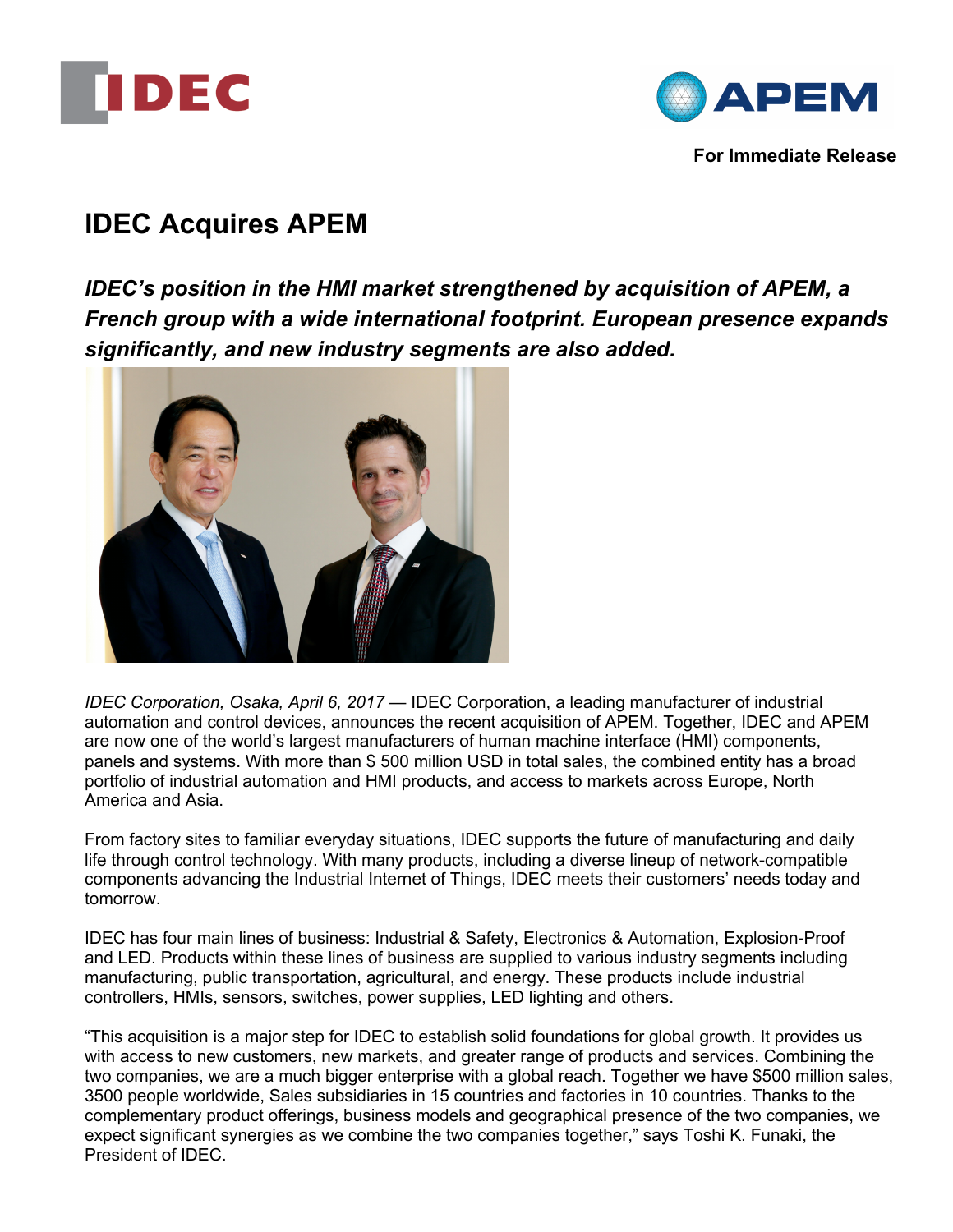APEM's products are primarily HMI interface components such as panel switches, joysticks, keypads and LED indicators. These components are assembled into HMI panels by their customers, or by APEM as semi-custom and full custom HMI panels. APEM's primary markets include agricultural, material handling, medical, aeronautics, defense and transportation. These products and markets complement IDEC's standard HMI systems and industrial automation products. APEM's ability to design and deliver semi-custom and full custom HMI panels extends IDEC's product portfolio into this fast-growing area.